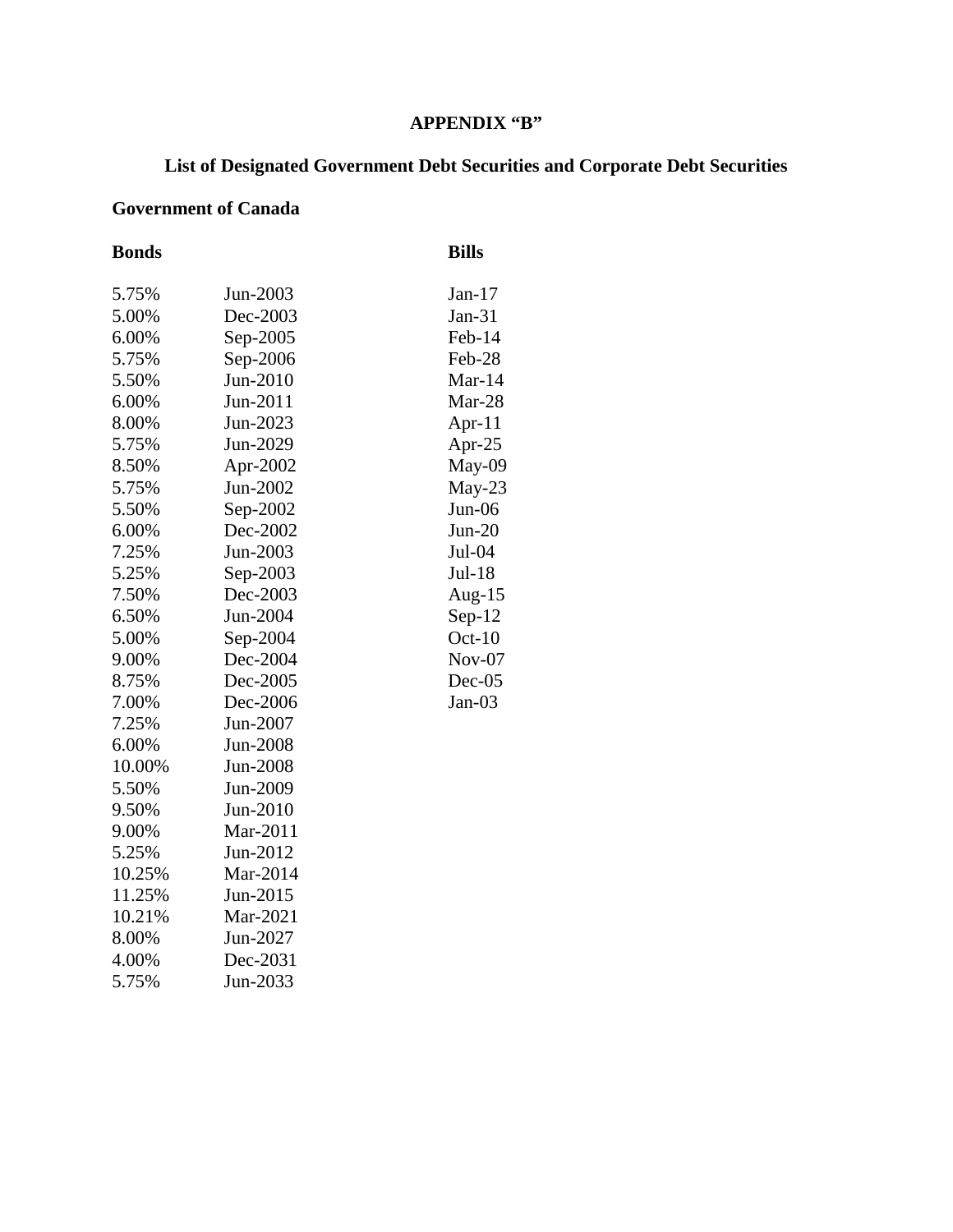## **Provincial**

| Alberta                 | 6.380%  | 2004 |
|-------------------------|---------|------|
| Alberta                 | 5.000%  | 2008 |
| Alberta                 | 5.100%  | 2003 |
| Alberta                 | 5.750%  | 2004 |
| Alberta                 | 5.930%  | 2016 |
| Alberta                 | 7.500%  | 2005 |
| Alberta                 | 7.500%  | 2003 |
| British Columbia Global | 5.250%  | 2006 |
| <b>British Columbia</b> | 5.700%  | 2029 |
| <b>British Columbia</b> | 5.750%  | 2029 |
| <b>British Columbia</b> | 5.750%  | 2012 |
| <b>British Columbia</b> | 6.000%  | 2008 |
| <b>British Columbia</b> | 6.150%  | 2027 |
| <b>British Columbia</b> | 6.250%  | 2009 |
| <b>British Columbia</b> | 6.350%  | 2031 |
| <b>British Columbia</b> | 6.370%  | 2010 |
| <b>British Columbia</b> | 7.500%  | 2014 |
| <b>British Columbia</b> | 8.000%  | 2005 |
| <b>British Columbia</b> | 8.000%  | 2023 |
| <b>British Columbia</b> | 8.500%  | 2013 |
| <b>British Columbia</b> | 9.000%  | 2002 |
| <b>British Columbia</b> | 9.000%  | 2004 |
| <b>British Columbia</b> | 9.000%  | 2024 |
| <b>British Columbia</b> | 9.500%  | 2012 |
| <b>British Columbia</b> | 9.500%  | 2022 |
| <b>British Columbia</b> | 9.950%  | 2021 |
| British Columbia Global | 7.750%  | 2003 |
| <b>CMB</b>              | 4.750%  | 2007 |
| <b>CMB</b>              | 5.527%  | 2006 |
| <b>CMHC</b>             | 5.000%  | 2003 |
| <b>CMHC</b>             | 5.100%  | 2003 |
| <b>CMHC</b>             | 5.500%  | 2002 |
| <b>CMHC</b>             | 5.750%  | 2004 |
| <b>CMHC</b>             | 6.250%  | 2005 |
| <b>EDC</b>              | 5.000%  | 2006 |
| <b>EDC</b>              | 5.500%  | 2004 |
| <b>EDC</b>              | 5.370%  | 2002 |
| <b>EDC</b>              | 5.500%  | 2009 |
| <b>EDC</b>              | 5.750%  | 2011 |
| <b>EDC</b>              | 6.200%  | 2010 |
| <b>FCR</b>              | 5.000%  | 2003 |
| <b>FCR</b>              | 5.200%  | 2007 |
| <b>FNQ</b>              | 6.300%  | 2006 |
| <b>Hydro Quebec</b>     | 10.000% | 2011 |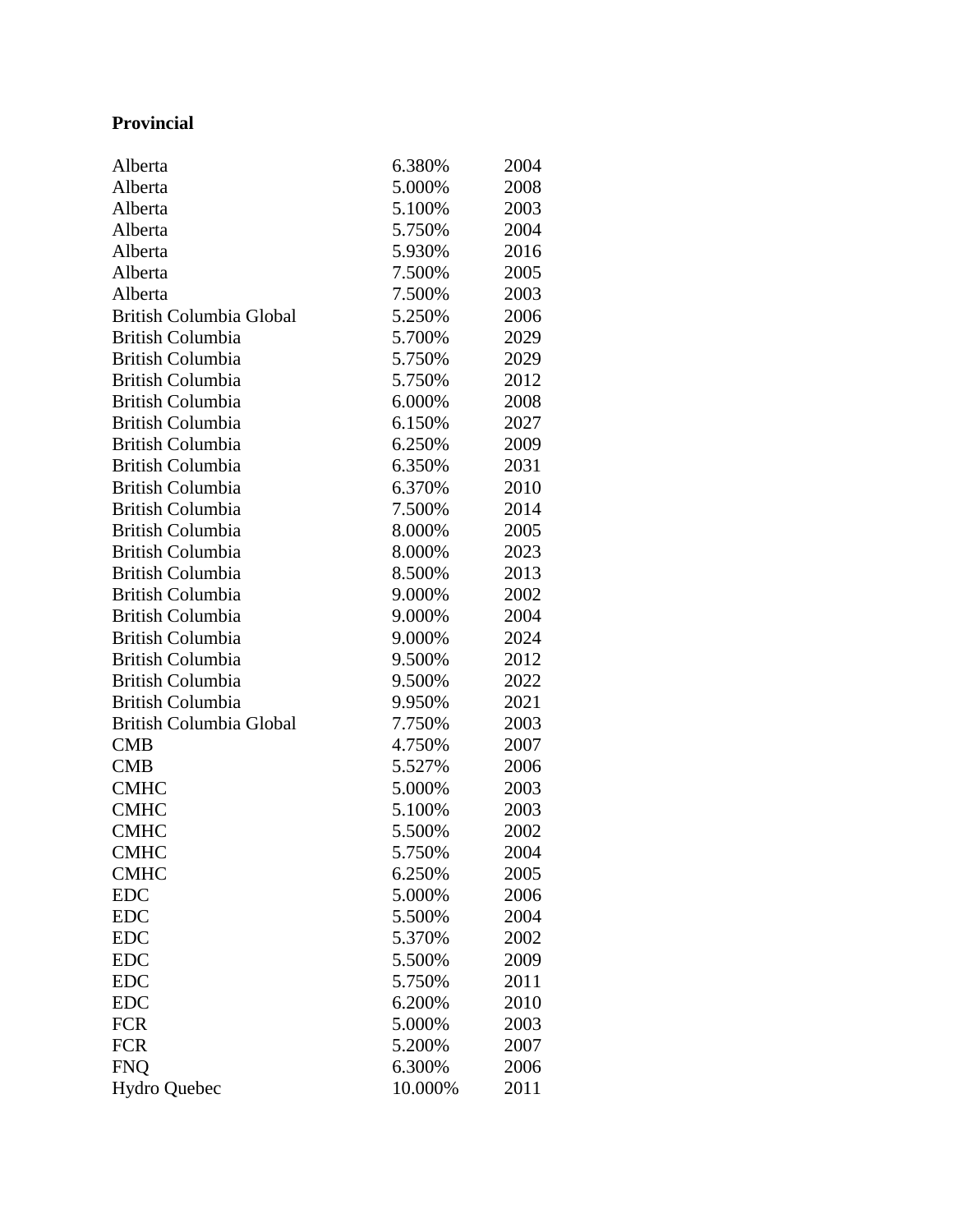| <b>Hydro Quebec</b>         | 10.250% | 2012 |
|-----------------------------|---------|------|
| <b>Hydro Quebec</b>         | 10.500% | 2021 |
| <b>Hydro Quebec</b>         | 11.000% | 2020 |
| Hydro Quebec                | 5.500%  | 2003 |
| <b>Hydro Quebec</b>         | 6.000%  | 2031 |
| Hydro Quebec                | 7.000%  | 2004 |
| <b>Hydro Quebec</b>         | 7.000%  | 2007 |
| <b>Hydro Quebec</b>         | 8.500%  | 2005 |
| Hydro Quebec Global         | 6.000%  | 2009 |
| Hydro Quebec Global         | 7.000%  | 2004 |
| Manitoba                    | 10.000% | 2011 |
| Manitoba                    | 10.500% | 2031 |
| Manitoba                    | 5.100%  | 2006 |
| Manitoba                    | 5.750%  | 2006 |
| Manitoba                    | 5.750%  | 2008 |
| Manitoba                    | 5.850%  | 2011 |
| Manitoba                    | 6.250%  | 2005 |
| Manitoba                    | 6.620%  | 2007 |
| Manitoba                    | 7.875%  | 2003 |
| Manitoba                    | 8.500%  | 2013 |
| Manitoba                    | 9.370%  | 2004 |
| New Brunswick               | 5.250%  | 2009 |
| New Brunswick               | 5.650%  | 2028 |
| New Brunswick               | 5.700%  | 2008 |
| New Brunswick               | 5.800%  | 2011 |
| New Brunswick               | 5.850%  | 2011 |
| New Brunswick               | 6.000%  | 2017 |
| New Brunswick               | 6.370%  | 2010 |
| New Brunswick               | 6.750%  | 2017 |
| New Brunswick               | 7.100%  | 2006 |
| New Brunswick               | 7.500%  | 2005 |
| New Brunswick               | 7.750%  | 2006 |
| New Brunswick               | 8.000%  | 2003 |
| New Brunswick               | 8.375%  | 2002 |
| New Brunswick               | 8.500%  | 2013 |
| New Brunswick               | 9.125%  | 2002 |
| Newfoundland                | 5.700%  | 2008 |
| Newfoundland                | 5.900%  | 2007 |
| Newfoundland                | 6.400%  | 2011 |
| Newfoundland                | 6.550%  | 2030 |
| Newfoundland                | 6.700%  | 2009 |
| Newfoundland Hydro          | 5.050%  | 2006 |
| Newfoundland Hydro          | 5.250%  | 2002 |
| Newfoundland Hydro          | 6.650%  | 2031 |
| Newfoundland Labrador Hydro | 5.050%  | 2006 |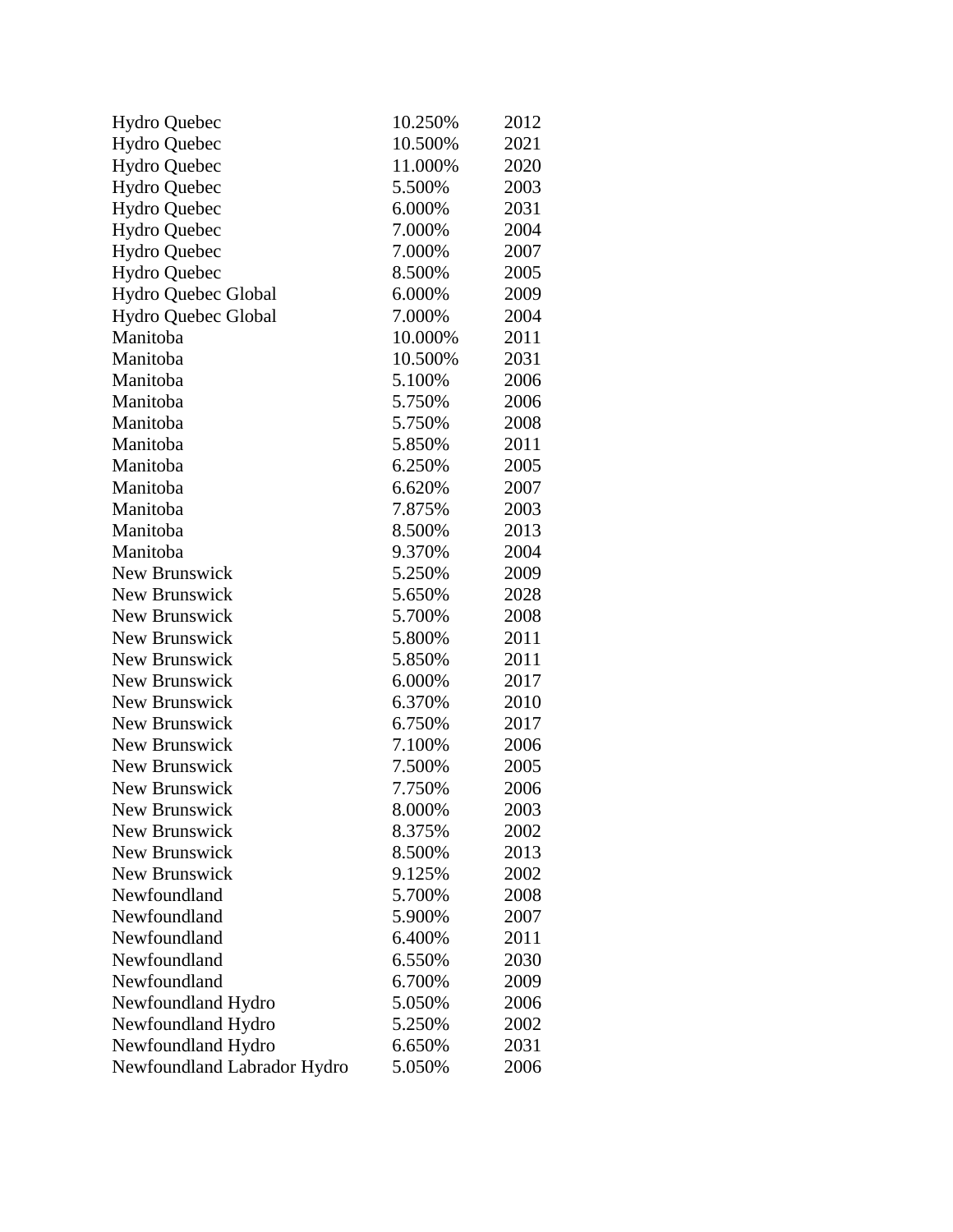| Nova Scotia           | 5.100%  | 2003 |
|-----------------------|---------|------|
| Nova Scotia           | 5.400%  | 2009 |
| Nova Scotia           | 6.600%  | 2031 |
| Ontario Hydro         | 5.370%  | 2003 |
| Ontario Hydro         | 5.600%  | 2008 |
| Ontario Hydro         | 8.250%  | 2026 |
| Ontario Hydro         | 8.900%  | 2022 |
| Ontario Hydro         | 9.000%  | 2025 |
| Ontario Hydro Global  | 5.600%  | 2008 |
| Ontario Hydro Global  | 9.060%  | 2002 |
| Ontario               | 4.870%  | 2004 |
| Ontario               | 5.200%  | 2007 |
| Ontario               | 5.700%  | 2008 |
| Ontario               | 5.900%  | 2006 |
| Ontario               | 6.100%  | 2010 |
| Ontario               | 6.100%  | 2011 |
| Ontario               | 6.125%  | 2007 |
| Ontario               | 6.200%  | 2009 |
| Ontario               | 6.200%  | 2031 |
| Ontario               | 6.250%  | 2005 |
| Ontario               | 6.500%  | 2029 |
| Ontario               | 7.750%  | 2006 |
| Ontario               | 8.000%  | 2003 |
| Ontario               | 8.100%  | 2023 |
| Ontario               | 8.250%  | 2005 |
| Ontario               | 8.500%  | 2025 |
| Ontario               | 9.000%  | 2004 |
| Ontario               | 9.500%  | 2022 |
| <b>Ontario Global</b> | 5.600%  | 2008 |
| Ontario Global        | 7.500%  | 2006 |
| <b>Ontario Global</b> | 8.000%  | 2003 |
| Quebec                | 11.000% | 2009 |
| Quebec                | 5.250%  | 2002 |
| Quebec                | 5.500%  | 2009 |
| Quebec                | 6.000%  | 2029 |
| Quebec                | 6.250%  | 2010 |
| Quebec                | 6.250%  | 2032 |
| Quebec                | 6.500%  | 2005 |
| Quebec                | 6.500%  | 2007 |
| Quebec                | 7.500%  | 2003 |
| Quebec                | 7.750%  | 2006 |
| Quebec                | 8.500%  | 2026 |
| Quebec                | 9.000%  | 2003 |
| Quebec                | 9.250%  | 2002 |
| Quebec                | 9.370%  | 2023 |
| Quebec Global         | 7.500%  | 2003 |
|                       |         |      |